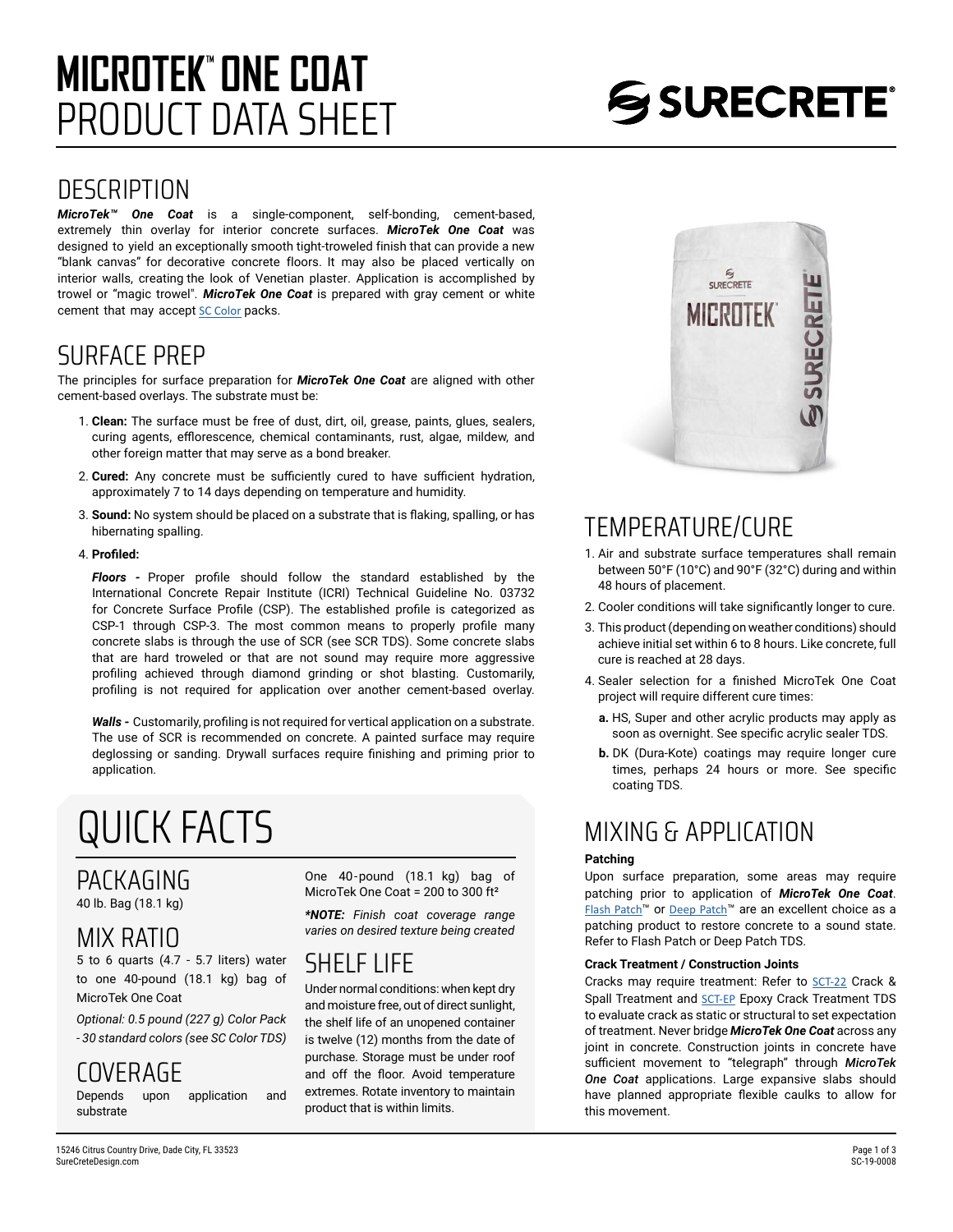#### MIXING

- 1. Add approximately 5 quarts (4.7 liter) water to an empty 5 gallon (18.9 liter) bucket.
- 2. Add 1 color pack of [SC Color](https://www.surecretedesign.com/product/concrete-color-additive/) if desired. Caution: Color Packs may streak, as color particulate is larger than aggregate of mix. See SC Color TDS.
- 3. Mix with a handheld concrete mixer, such as an Eiben-stock model #EHR 20R or a half-inch (12.7 mm) 450 – 600 rpm drill equipped with a cage mixing blade. SC Color requires comprehensive mixing in water prior to introduction of MicroTek One Coat.
- 4. With mixer running, slowly introduce MicroTek One Coat into the pail.
- 5. Scrape the side of the pail with a margin trowel to ensure all dry product is incorporated into the wet mix.
- 6. Continue to mix for a minimum of one minute after all ingredients are combined to achieve a lump-free consistency.
- 7. Additional water may be added, up to six quarts (5.7 liters) total, per 40-pound (18.1 kg) bag.

#### APPLICATION

#### **FIRST COAT**

MicroTek One Coat may be applied as a single coat system.

- **Floor** 1. The surface should be saturated, surface dry (SSD or damp, no puddles).
	- 2. Pour a generous ribbon of MicroTek One Coat and tightly trowel or squeegee product over entire area.

**Wall -** Utilize a hawk and trowel and tightly coat surface with trowel.

#### STENCILS AND GROUT TAPE PATTERNS (OPTIONAL)

- 1. Stencils and tape patterns may be placed after scraping and sweeping of first coat, prior to application of finish coat.
- 2. Stencils and tape patterns may be removed as soon as product dries sufficiently to bear the foot traffic of the applicator, prior to sealing.

#### FINISH COAT

#### **FLOOR**

- 1. Depending upon substrate condition and desired level of flatness or smoothness, a second or finish coat may be required.
- 2. The first coat must set sufficiently to bear the foot traffic of the applicator, usually overnight (depending upon weather).
- 3. The first coat may be scraped or sanded smooth and the surface swept or vacuumed.
- 4. The finish coat applies as the first coat described above. Alterations of trowel techniques will yield numerous pleasing finish coats.

#### **WALL**

- 1. Depending upon substrate condition and desired level of flatness or smoothness, a second or finish coat may be required.
- 2. The first coat must set sufficiently to support finish coat, approximately 2 to 6 hours.
- 3. The finish coat applies as the first coat described above. Alterations of trowel techniques will yield numerous pleasing finish coats.

#### **SECONDARY COATING**

Depending upon the application selected, secondary coloring will provide aesthetic appeal to a project. There are several products available.

- Quick Dye 28 acetone-activated concrete dye colors. Refer to Quick Dye TDS.
- VIVID 9 chemical acid stain colors. Refer to VIVID TDS.

*Note: Before secondary coloring, the finish coat must dry sufficiently to bear the foot traffic of the applicator (if on floor), usually overnight, depending upon weather. Scrape the surface of finish coat with a floor scraper and remove any loose material.*

#### **SEALING**

Sealing is required to complete a MicroTek One Coat project. Excellent sealer choices for economical floor projects include.

- [HS 300](https://www.surecretedesign.com/product/overlay-outdoor-clear-sealer/) 30% solids, 600 g/L solvent
- [HS 300LV](https://www.surecretedesign.com/product/overlay-outdoor-clear-sealer/) 30% solids, 400 g/L solvent
- [Super 30](https://www.surecretedesign.com/product/exterior-concrete-clear-sealer/) 30% solids, 600 g/L solvent
- [Super WB](https://www.surecretedesign.com/product/water-based-clear-outdoor-sealer/) 30% solids water based *Refer to the appropriate TDS for details.*

Other sealer choices for floors with enhanced durability properties include:

- [DK 400](https://www.surecretedesign.com/product/high-gloss-floor-polyurethane/) (Solvent Based Polyurethane) high gloss
- [DK 400WB](https://www.surecretedesign.com/product/wb-clear-floor-polyurethane/) (Water Based Polyurethane) gloss finish
- [DK 400WB](https://www.surecretedesign.com/product/wb-clear-floor-polyurethane/) (Water Based Polyurethane) satin finish
- [DK 120](https://www.surecretedesign.com/product/clear-polyaspartic-floor-coating/) (Solvent Based Polyaspartic) quick dry
- [DK 180](https://www.surecretedesign.com/product/clear-polyaspartic-floor-coating/) (Solvent Based Polyaspartic) moderate build
- [XS-327](https://www.surecretedesign.com/product/concrete-countertop-sealer/) (Water Based Hybrid Polyurethane) *Refer to the appropriate TDS for details.*

For sealing walls, products to consider:

- [Super 20](https://www.surecretedesign.com/product/exterior-concrete-clear-sealer/)
- [Super WB](https://www.surecretedesign.com/product/water-based-clear-outdoor-sealer/)
- Super WB Low Luster

*Refer to the appropriate TDS for details.*

*Note: If secondary coloring is not utilized before sealing, scrape the surface of finish coat with a scraper and remove any loose material.*

### SLIP RESISTANCE

Two recognized US agencies have issued directives on minimum coefficient of friction, the Occupational Safety and Health Administration (OSHA) and the Department of Justice through the Americans with Disabilities Act (ADA). The ADA is the more stringent of the two. The ADA directs that accessible walkways have a minimum coefficient of friction of 0.6. Ramps have been directed to be 0.8. The applicator assumes the responsibility to meet these standards. Exterior surfaces or surfaces that may become wet, oily, or greasy require special attention. Refer to **[SureGrip](https://www.surecretedesign.com/tds/sealers-suregrip-additive-tds.pdf)** (Additive) TDS and its accompanying coefficient of friction table.